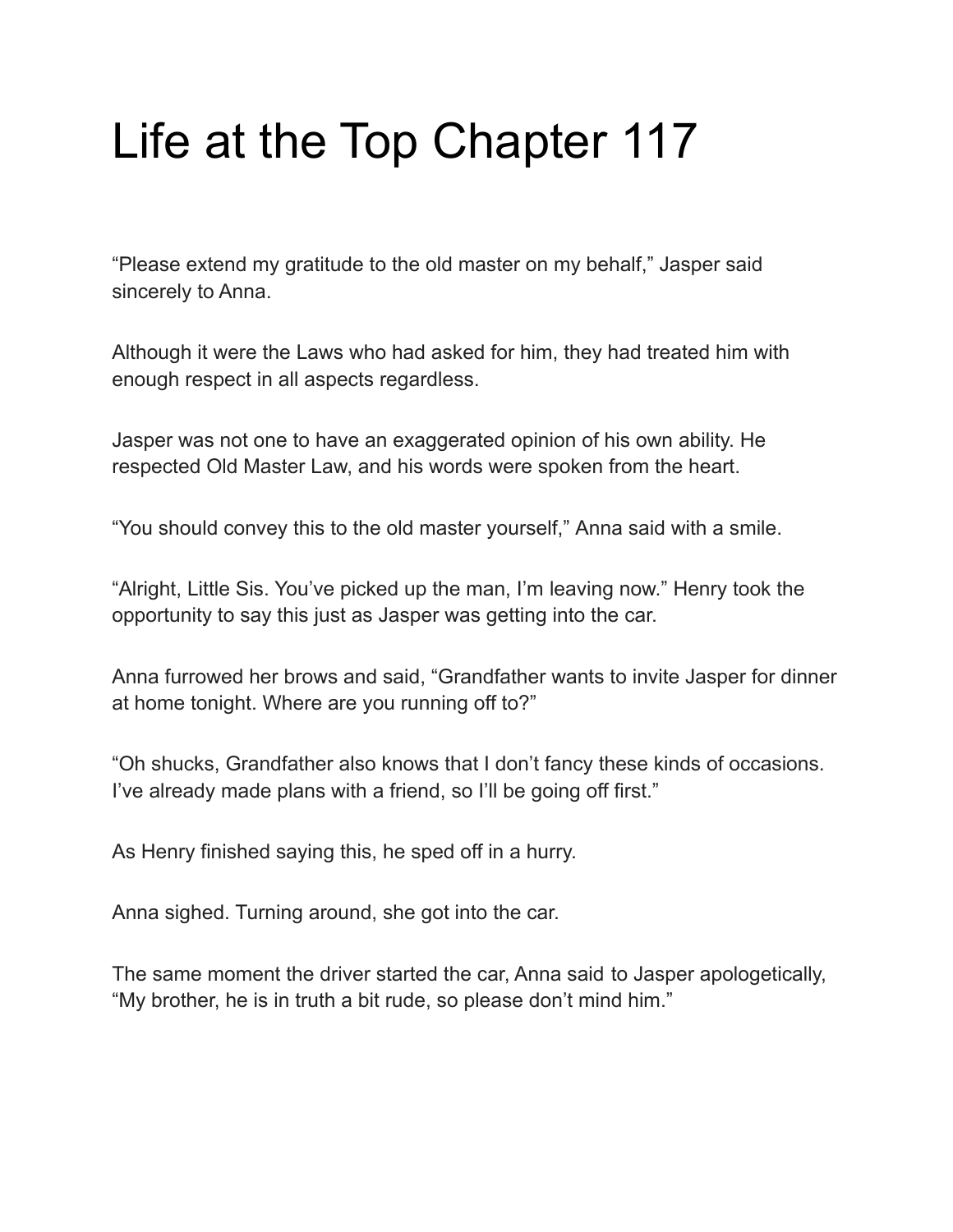"Not at all. From the way he sees it, we're simply not individuals from the same world. It's not surprising that we might not have things to talk about." Jasper actually understood this clearly.

"Apart from his group of scoundrels, who else would be of the same world as he?" said Anna unhappily.

As they sat in the car, there was a faint feminine fragrance coming from his side. This fragrance was not heady and carried with it the slight scent of perfume.

Ordinary women certainly wore perfume as not all women had a natural bodily fragrance. Like for Wendy, she did not really fancy using perfume as her body was naturally pleasant smelling.

It was different for Anna, though. The perfume on her body was supplemented by the scent of her own body, making it even more fragrant. Even though it was not heavy, the level of its intensity was one that tugged at heartstrings the most.

Jasper felt some discomfort sitting in the same car with both of them so close together.

They were so close that the two could clearly feel each other's breath and heartbeat.

"This is the first time you came to Harbor City…"

"This is the first time I'm in Harbor City…"

The both of them opened their mouths and spoke at the same time, then stopped at the same time as well.

Looking at each other, the two began laughing. The previously awkward but charming atmosphere immediately dispersed.